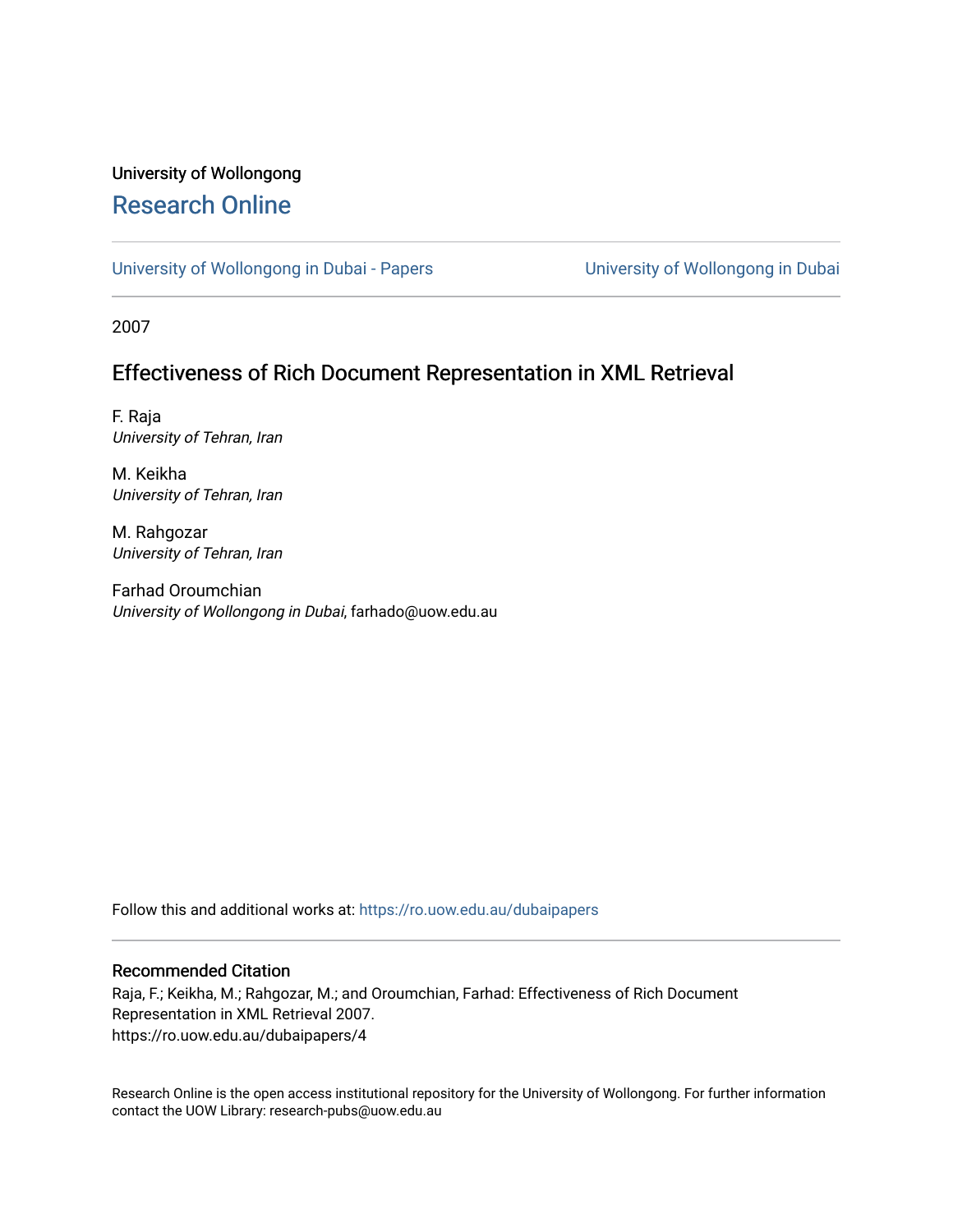# Effectiveness of Rich Document Representation in XML Retrieval

Fahimeh Raja<sup>1</sup>, Mostafa Keikha<sup>1</sup>, Maseud Rahgozar<sup>1</sup>, & Farhad Oroumchian<sup>1,2</sup> Training Nata<br>
1-Database Research Group, Control and Intelligent Processing center of Excellence, faculty of ECE,<br>
School of Engineering, University of Tehran, Tehran, Iran<br>
<u>{f.raja, mkeikha}@ece.ut.ac.ir</u> rahgozar@ut.ac.ir<br><sup>2</sup>The College of IT, University of Wollongong in Dubai <u>hgozar(</u> dut.a FarhadO@uow.edu.au

### Abstract

Information Retrieval (IR) systems are built with different goals in mind. Some IR systems target high precision<br>that is to have more relevant documents on the first page of their results. Other systems may target high rec is finding as many reterences as possible. In this paper we present a method of document representation called<br>RDR to build XML retrieval engines with high specificity; that is finding more relevant documents that are most few more specific references and are more interested in precision than recall

### Introduction

Extensible Markup Language (XML) is becoming the most popular format for information representation and data exchange. The widespread use of XML has brought up a number of challenges for Information Retrieval (IR) systems. These systems exploit the logical structure of documents instead of a whole document. In traditional IR, a document is considered as an atomic unit and is returned to a user as a query result. XML assumes a tree-like structure for the documents for example sentences, paragraphs, sections, etc. Therefore XML retrieval is not only concerned with finding relevant documents but with finding the most appropriate unit in the document that satisfies a user's information need. A meaningful retrievable unit should not be too small because in this case it might not cover all the aspects of users need. It should not be too large either because in this case there could be a lot of non-relevant information that are of no particular interest to a user's current information need. Therefore, XML retrieval is an approach for providing more focused information than traditionally offered by search engines when we know the structure of the documents (Fuhr et al., 2002; Oroumchian et al., 2004).

The most popular document representation in IR is called single term where stemmed single words are used as a representation of document (Salton et al., 1993). A more sophisticated representation is based on single terms and phrases. These phrases could be formed statistically or linguistically. The usefulness of using phrases and their contribution largely depends on the type of the system and weighting scheme used (Fox, 1981). Adding phrases to a single term representation in vector space system with a good weighting such as Lnu.ltu (Greengrass, 2000) will only add 3-5% (Singhal et al., 1996) to precision. However, in a system with weaker weighing the contribution of the phrases could be as much as 10% (Singhal et al., 1996).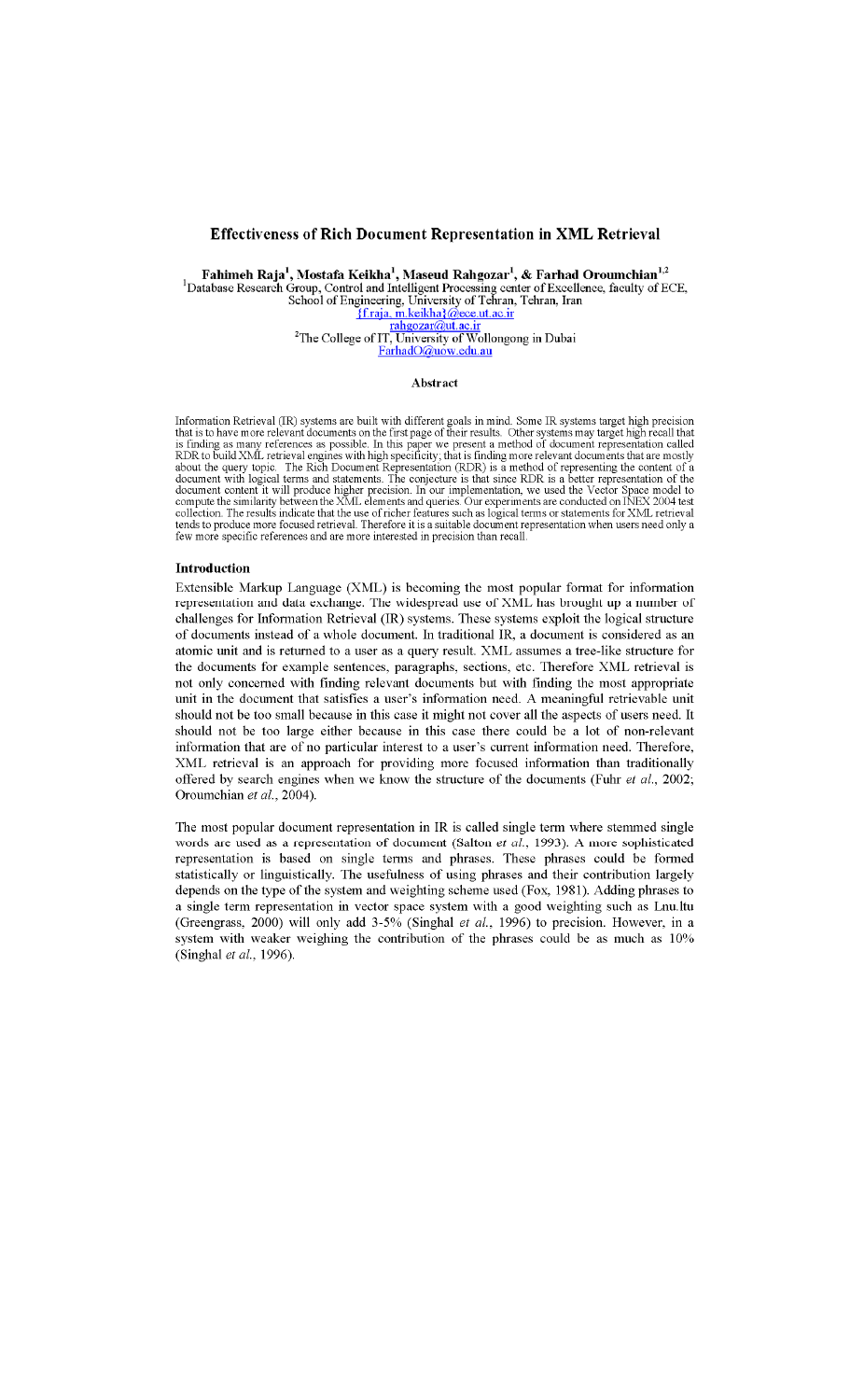In this paper we present an NLP/logical approach for representing XML text in XML information retrieval. In this approach, first text is processed and special relationships are extracted and then these relations are converted into logical forms similar in syntax to the multi-valued logic of Michalski (Collins & Michalski, 1989). Then XML elements are represented by their single words, phrases, logical terms and logical statements. This form of document representation is called RDR (Rich Document Representation) and explained helow

This representation is the main document representation of a system called PLIR (PLausible Information Retrieval). PLIR assumes that retrieval is an inference as pointed out by Prof. Van Rijsbergen (Van Rijsbergen, 1988). However, unlike Van Rijsbergen work which has only a single inference, PLIR uses many inferences of the theory of Human Plausible Reasoning and offers calculations for the certainty of the inferences. For example if a document is indexed as related to 'Mac OS X' for 'iMac' and a user is interested in operating systems for personal computers. PLIR is able to reason that since 'Mac OS X' is a kind of operating system and 'iMac' is a kind of personal computer then the user could be interested in this document, although it does not share a single word with the query. Of course the confidence on this conclusion depends on how dominant is 'Mac OS X' among all other things called 'operating system' and how typical is 'iMac' as a personal computer. PLIR has outperformed a typical vector space model (Oroumchian & Oddy, 1996). It seemed interesting to examine whether the power of PLIR comes from its reasoning or from its rich document representation. In this line of thought, the document representation (RDR) was separated from reasoning and was tested on vector space model in different collections and settings. One such experiment was conducted on clustering documents in the second stage of a two stage retrieval system with the OHSUMED collection. In those tests it was shown that RDR is better representation, than single words and phrases with respect to different clustering methods and evaluation criteria in the second stage of a two stage retrieval system (Oroumchian & Jalali, 2004). However, in other retrieval experiments on OHSUMED, when different vector space systems were built by choosing single words, single words+phrases, and RDR, the result was inconclusive. Single words+phrases and RDR were better than single words but they were not that different from each other. By examining the results, it was realized that RDR is pulling a lot of new unseen and unjudged documents. When for a few queries those documents were judged, for those queries RDR showed better performance than single words+phrases. However, since judging all those unjudged documents was costly and time consuming and the experimenters were not expert in the medical field, the experiments on OHSUMED collection was abandoned.

The rest of this paper is organized as follows: next section will introduce RDR as our method of representing documents. Third section gives a brief description of INEX 2004 test collection. In fourth section, we will explain our experiments and weighting scheme used in this study. Fifth section depicts our results and last section is the conclusion of the article.

# **Rich Document Representation**

Rich Document Representation (RDR) is a method of representing documents by logical forms with the syntax of multi-valued logic. These logical forms could be any of the following:

- 1. Concepts (single stemmed words and phrases)
- 2. Logical terms: logical terms are in the form of A(B) where A is the descriptor and B is the argument. Logical forms are similar to predicates in Predicate logic. A logical term can have a descriptor and one or more arguments.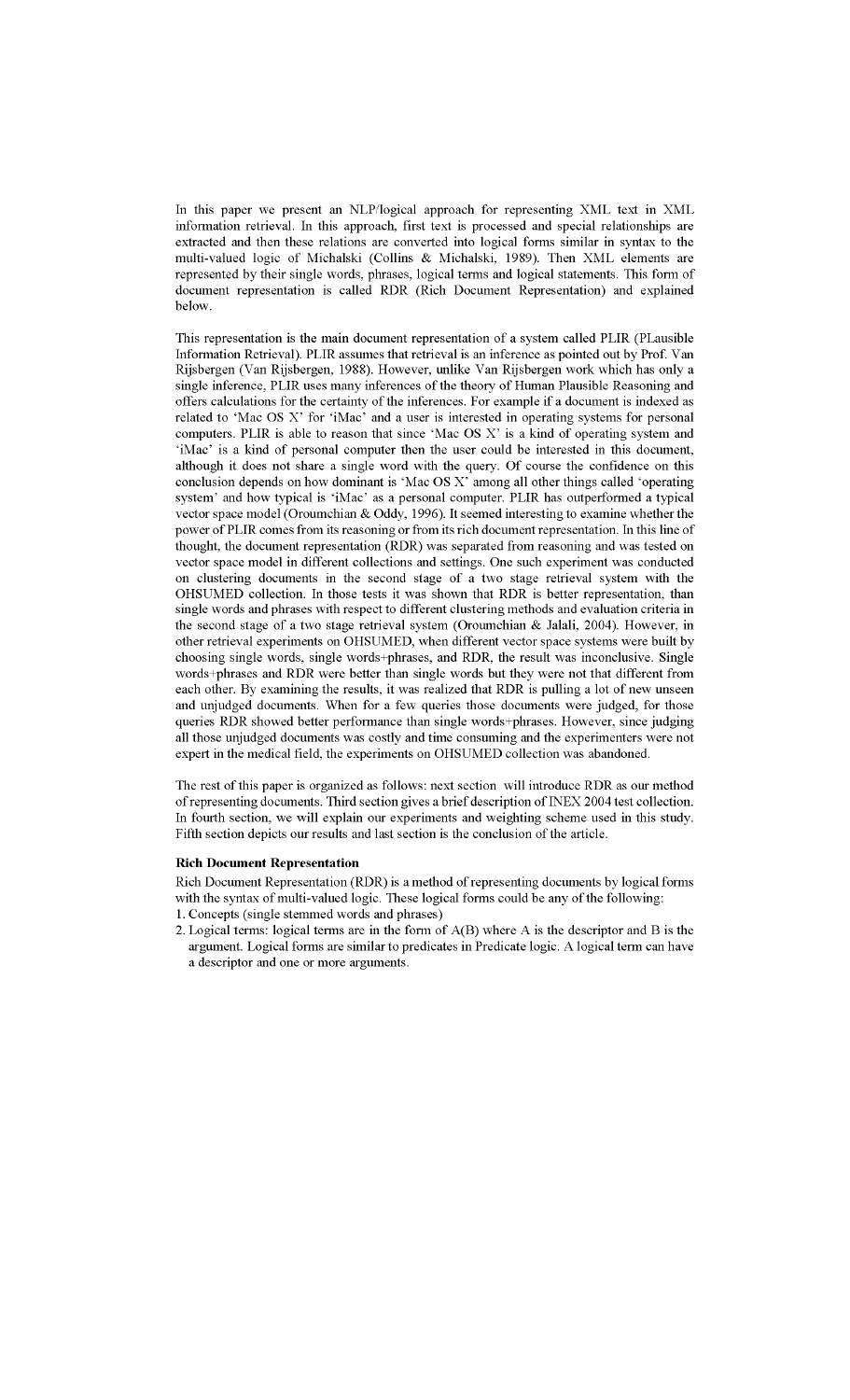3. Logical statements: logical statements are in the form of  $A(B) = \{C\}$  Where A is the descriptor and B is the argument and C is the referent. For example Flower (England)  $=$ {Daffodil} which basically means Daffodils are flowers of England.

Multi-valued logic allows logical statements to have multiple referents or refer to an infinite set. However in the context of IR, there is no infinite document or sentence therefore it is not possible for logical statements to reference an infinite set. Also, in order to make matching concepts easier, logical statements have been restricted to have only a single referent. Statements that could translate to Logical statements with multiple referents are written as multiple logical statements with the same descriptor and argument and a single referent.

PLIR uses RDR as its main document representation. PLIR treats all the logical statements representing all the documents as a single knowledge base that describes a possible world which includes some documents. In such a space, statements of different documents could provide complementary information for each other. For example, a document could state that DB2 is a relational database system from IBM and another document could indicate SQL as a data manipulation language for relational databases. Therefore, system can infer that SQL is also a data manipulation language for DB2. PLIR uses the rich set of inferences available in the theory of Human Plausible reasoning to guess the relevancy of documents to queries. PLIR's strength comes from representing document content as logical statements, the accuracy of ISA relations that it extracts from the documents and uses as an ontology, the power of its inferences and its local weighting system called dominance (Oroumchian & Oddy, 1996). In a normal vector space model, there is no reasoning and ISA (kind of) relations are not as useful, so the only use of RDR would be providing a deeper representation for the text. In 2004, PLIR has been tested on INEX 2004 collection and the results after fixing a few problems in first runs were average (Karimzadegan et al., 2005). This research explores RDR representation's application in retrieving more specific XML elements without any reasoning. Our hypothesis is that since RDR is a better representation of the content then it should lead to retrieval of more specific elements.

RDR representation is extracted automatically from the text. The process of producing these logical forms is as follows:

- 1. Tag the text: The text has to be tagged by Part of Speech tags.
- 2. Rule based or Clue based extraction: in this process the output of the POS tagger is scanned for clues. These clues signify the existence of the relations in the text. For example a proposition such as 'of' or 'in', signifies a relationship between two noun phrases that it connects.

|  |  |  |  | Table 1 shows a few sentence fragments and their equivalent in logical forms. |  |
|--|--|--|--|-------------------------------------------------------------------------------|--|
|  |  |  |  |                                                                               |  |

| Sentence fragment           | Representation in      | Type             |
|-----------------------------|------------------------|------------------|
|                             | multi-valued logic and |                  |
|                             | PLIR                   |                  |
| Resonances for glutamine    | Resonance(glutamine)   | Logical Term     |
| Syngeneic tumor of          | Syngeneic tumor(BALB)  | Logical Term     |
| BALB                        |                        |                  |
| Linux as an operating       | Operting system(PC)    | Logical          |
| system for PCs              | $=\{L{\rm inux}\}$     | <b>Statement</b> |
| Kish, which is an island in | Island (Persian Gulf)  | Logical          |
| Persian Gulf                | $=\{Kish\}$            | <b>Statement</b> |
|                             | ISA (island, Kish)     |                  |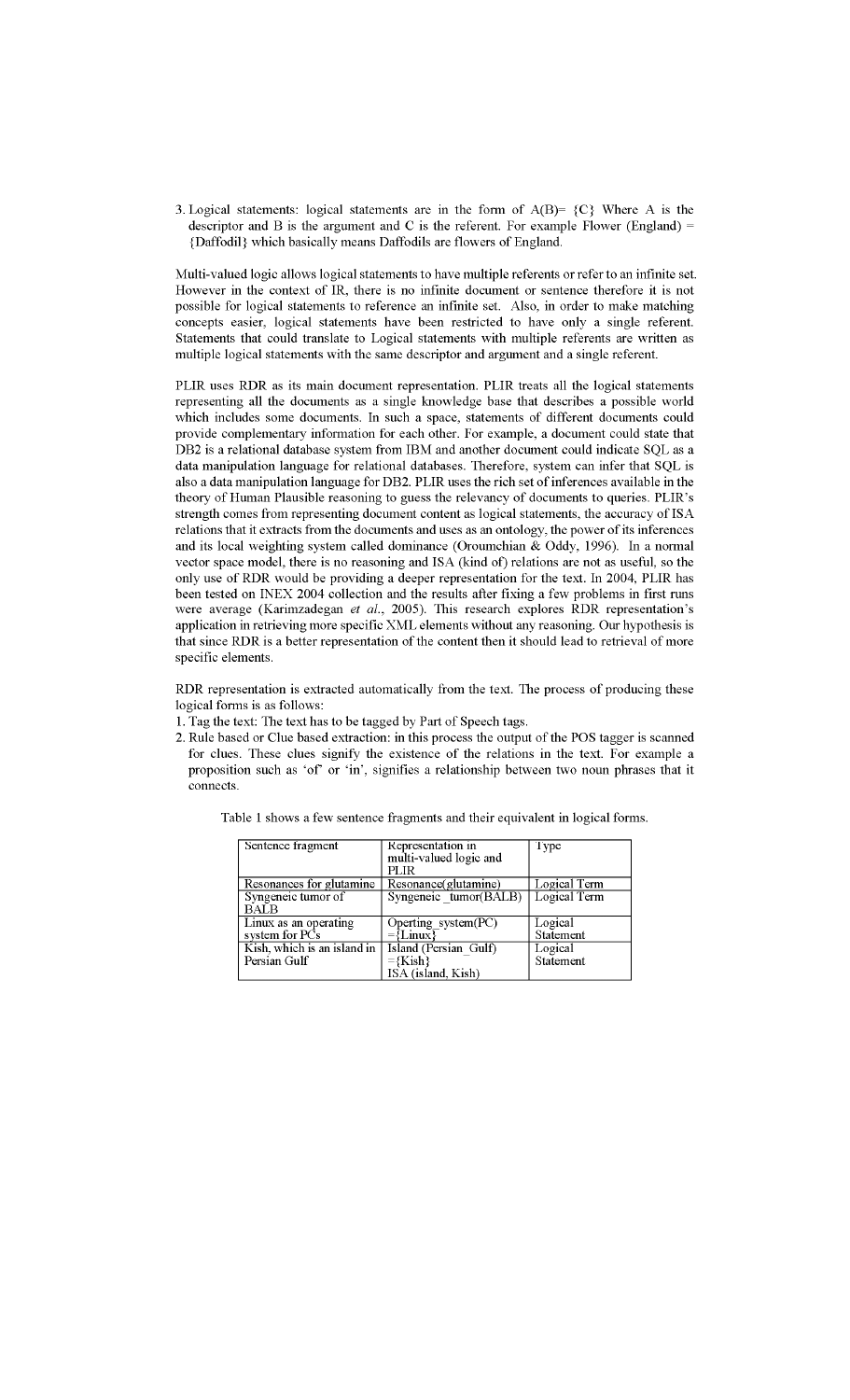Several different tools have been developed and used for processing text and extracting relationships so far, some of them are written in Perl, some others in Java. The most general tool so far is a general purpose NLP package written in Java. We are in the process of completing it in order to cover all aspects of relation extraction and generating representation. After that we can make it available for public use.

### **INEX 2004 test collection**

We have used INEX 2004 test collection for evaluation of our XML retrieval system. The INEX document collection is made up of the full-texts, marked up in XML that consists of 12,107 articles of the IEEE Computer Society's publications from 12 magazines and 6 transactions, covering the period of 1995-2002. Its size is about 494 megabytes. The collection contains scientific articles of varying length. On average an article contains 1,532 XML nodes, where the average depth of a node is 6.9. Overall, the collection contains over eight millions XML elements of varying granularity, each representing a potential answer to a user's query (Fuhr et al., 2002).

The test collection contains two types of topics:

• Content-only (CO): these queries are standard information retrieval (IR) queries. In this type of queries, users are unaware of the structure of the documents. In this task, it is left to the retrieval system to decide the best retrievable unit in response to the user query.

• Content and structure (CAS): these queries contain conditions referring both to the content and structure of the requested answer elements.

There are 40 Co and 40 CAS queries in INEX 2004. For more information about CO and CAS queries, one can refer to (Sigurbjörnsson et al., 2004). The focus of this paper is on 34 CO topics of this collection which have relevance assessments.

Figure 1 depicts a sample query in the collection. In this figure, "-" and "+" signs are used to show the importance of terms in the query.



Figure 1: A sample INEX query

### **Experiments**

In our implemented system, first we indexed all the elements of a document by a vector of its single terms, phrases and logical terms and statements. In this system, a query consisting of a sentence fragment can be treated as a regular text. It can be scanned for extracting its logical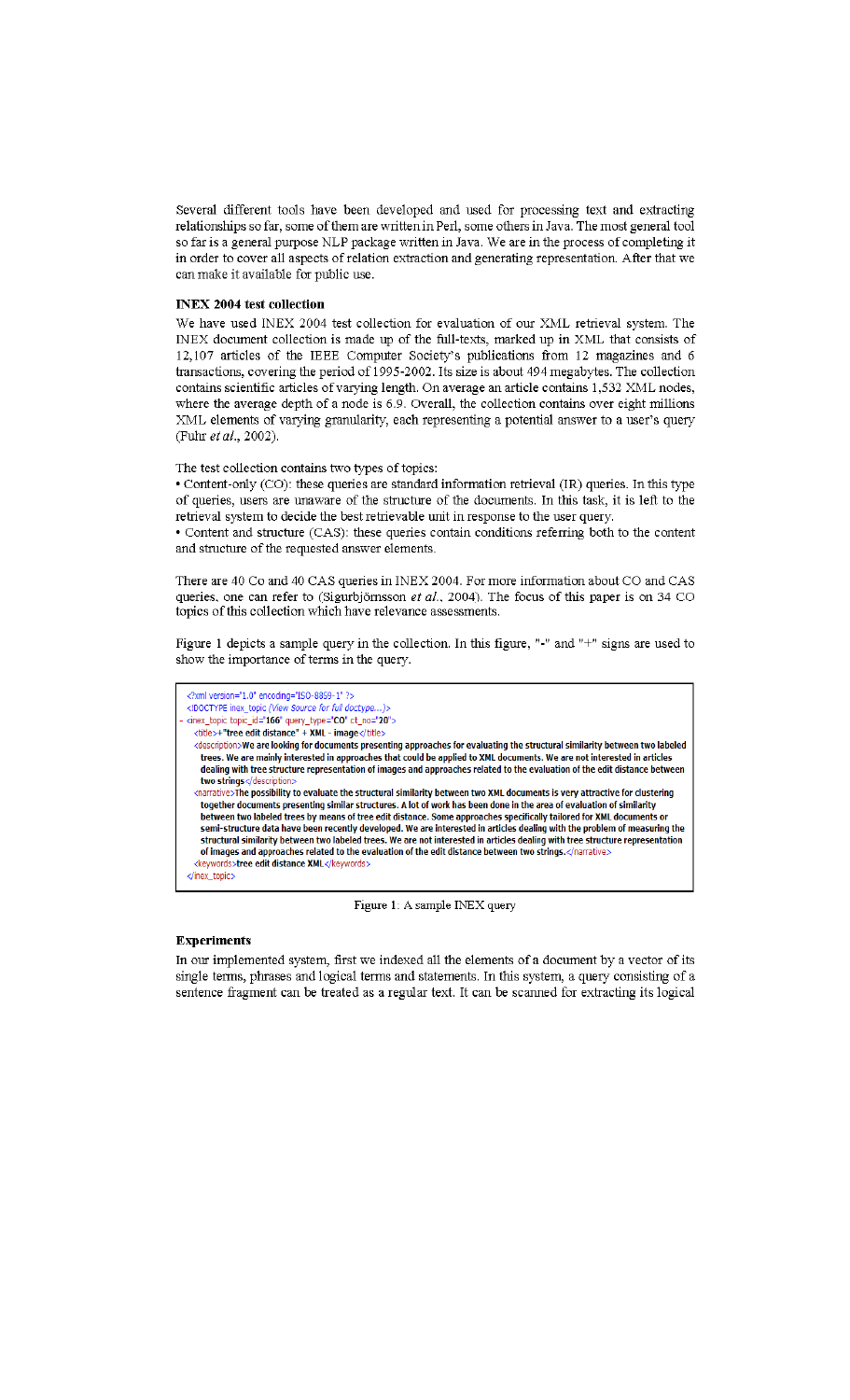terms. For example, in the query "an algorithm for index compression": "index compression" will be detected as a phrase and "algorithm(index\_compression)" will be identified as a logical term. The retrieval process starts with first scanning the query and extracting single terms, phrases and logical terms and then finding all the references in the collection for the followings:

- 1. All the single words such as "algorithm" in the query.
- 2. All the phrases such as "index\_compression" in the query.
- 3. All the logical terms such as "algorithm(index compression)" that are in query.

This is a case of direct retrieval where the document is indexed by the term. This action is similar to regular keyword matching by search engines except that search engine do not index logical terms.

Any kind of weighting can be used for weighting these logical terms and statements. The best way of weighting them is to treat them as phrases and weight them accordingly. However, PLIR uses a different scheme which is called Dominance but we do not make use of dominance in this experiment. In this work we use " $tf.idf"$  in our weighting model. We apply the following formula for weighting each index term (single term, phrase, logical term and statement) of queries:

$$
w(t,q) = \alpha * termFreq(t,q) * idf(t) * nf(q)
$$
\n(1)

Where:

| $\alpha$ = 2/3, for terms with " " before them in the query | (2) |
|-------------------------------------------------------------|-----|
| $=4/3$ , for terms with "+" before them in the query        |     |
| $=1$ , otherwise                                            |     |
| $idf(t) = \ln(\frac{N}{n(t)})$                              | (3) |

$$
nf(q) = \frac{1}{\text{lenq}}
$$
 (4)

 $termFreq(t,q)$ : frequency of occurrence of term  $t$  within the query

q

idf(t): inverse document frequency of term t N: number of documents in the collection

 $n(t)$ : number of documents in the collection that contain term t

nf(q): normalization factor of query

lenq: query length which is equal to number of terms in the query

It should be mentioned that the parameter " $nf$ " is computed separately for single terms, phrases, and logical terms and statements; i.e. "lenq" is calculated three times as follows:

- number of single terms in the query
- number of phrases in the query  $\bullet$
- number of logical terms and statements in the query

For weighting index terms of document elements we use:

$$
w(t, e) = tf(t, e) * idf(t) * nf(e) * childEffect(e)
$$

 $(5)$ 

Where: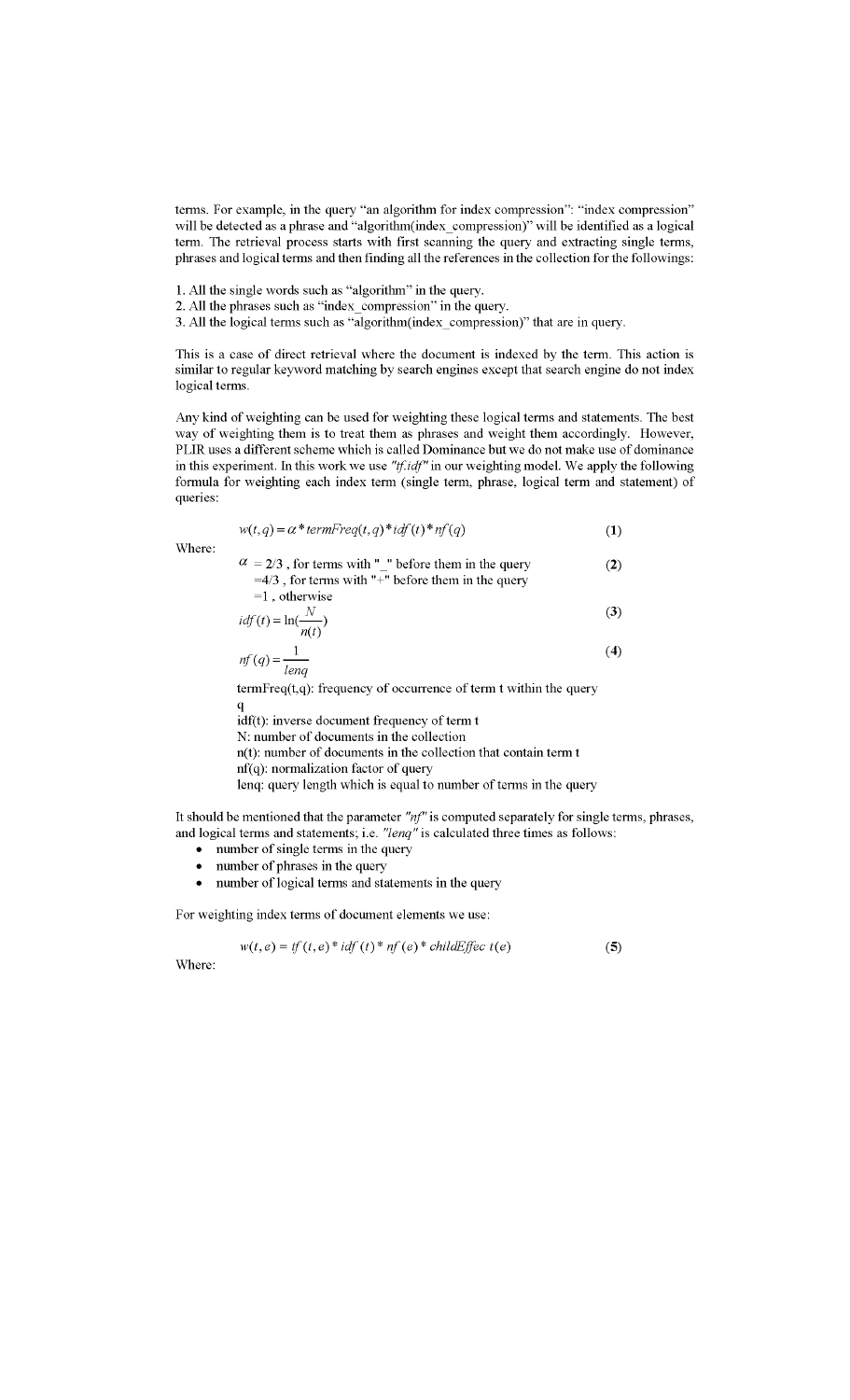$$
tf(t,e) = \frac{(1 + \log(termFreq(t,e)))}{(1 + \log(avg(termFreq(e)))}
$$
\n(6)

$$
idf(t) = \ln(\frac{N}{n(t)})
$$
\n(7)

$$
nf(e) = \frac{1}{\sqrt{len(e)}}\tag{8}
$$

childEffect(t, e) = 
$$
\frac{\text{# of sublements of e with term t}}{\text{# of sublements of e}}
$$
 (9)

termFreq(t,e): frequency of occurrence of term t within the element e avg(termFreq(e)): average term frequency in element e idf(t): inverse document frequency of term t N: number of documents in the collection n(t): number of documents in the collection containing term t nf(e): normalization factor of element e len(e): element length which is equal to number of terms in the element childEffect(t,e): effect of occurrence of term t within subelements of element e in the weight of element e

As the case for queries, the parameter " $nf''$  for document elements is calculated separately for single terms, phrases and logical terms and statements.

After weighting index terms of queries and document elements, we made three separate vectors from the weights of single terms, phrases, logical terms and statements for each query and element in the given collection. For example, the corresponding vectors for the query "a b(c)" are:

 $V_{Single\_Terms} = (w(a,q), w(b,q), w(c,q))$  $V_{\textit{Phrases}} = (w(a\_b, q))$  $V_{\text{Logical \_}Terms} = (w(a \_b(c), q))$ 

Once vectors have been computed for the query and for each element, using a weighting scheme like those described above, the next step is to compute a numeric "similarity" between the query and each element. The elements can then be ranked according to how similar they are to the query.

The usual similarity measure employed in document vector space is the "inner product" between the query vector and a given document vector (Greengrass, 2000). We use this measure to compute the similarity between the query vectors (for single terms, phrases, logical terms and statements) and an element vectors. Finally, we simply add these three relevance values to get the total relevance value for each element and rank the elements based on this relevance value.

## **Results**

Relevance in INEX is defined according to the following two dimensions (Kazai et al., 2004): • Exhaustivity (E): the extent to which the document component discusses the topic of request. • Specificity (S): the extent to which the document component focuses on the topic of request.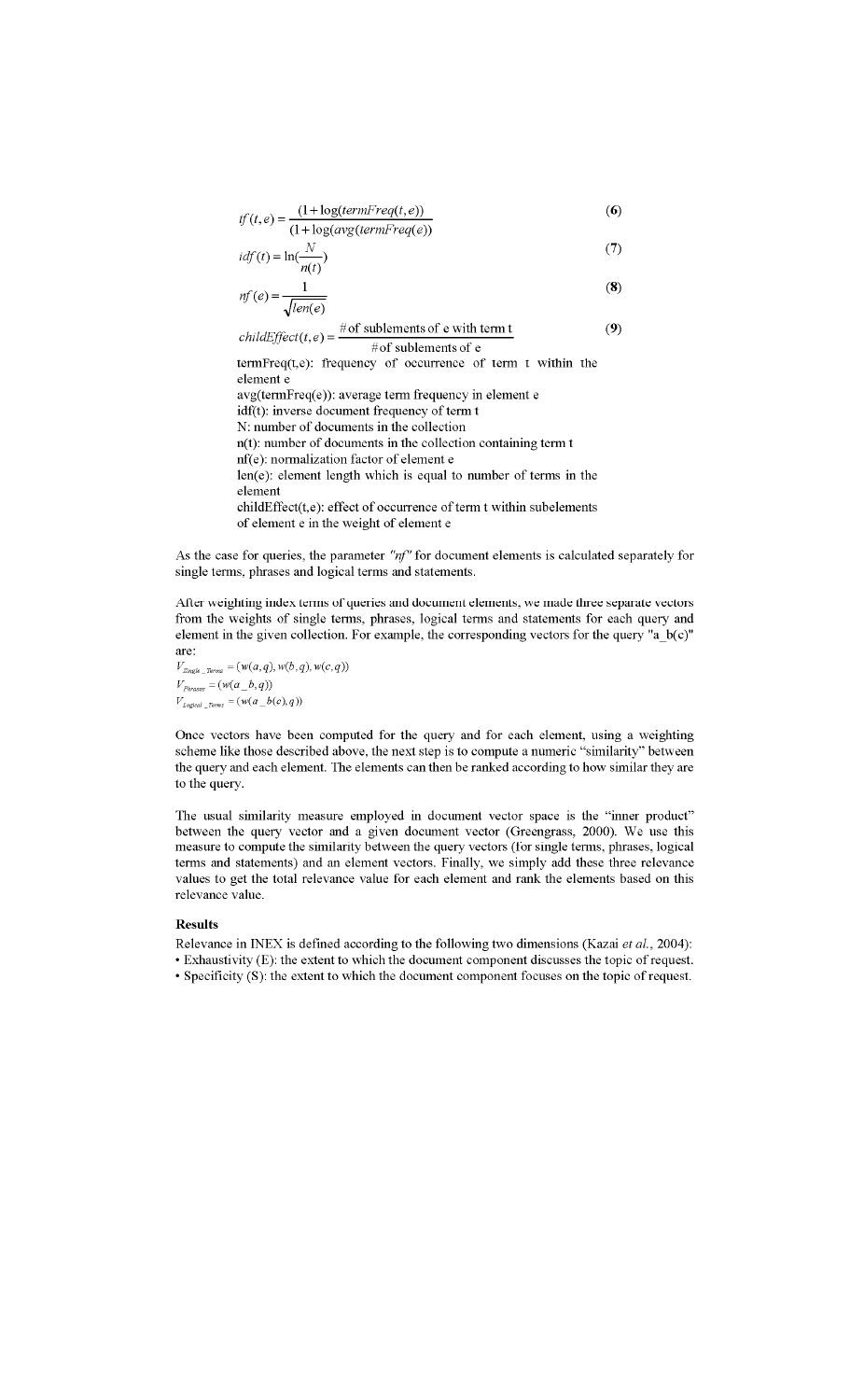Both dimensions of an XML element are measured in 4-point scale with degrees highly (3), fairly (2), marginally (1) and not (0) exhaustive/specific. Hence each assessed element is assigned one relevance degree combined by its exhaustivity and specificity as  $(e, s) \in ES$  where

> $ES = \{(0,0), (1,1), (1,2), (1,3), (2,1), (2,2), (2,3), (3,1), (3,2), (3,3)\}\$  $(10)$

To apply different metrics, two relevance dimensions are mapped to a single relevance scale by a quantization function  $f_{quant}(e, s)$ :  $ES \rightarrow [0,1]$ . Figure 2 depicts four different quantization functions that we use to evaluate our system.

```
Strict Quantisation:
 f_\text{strict}\left(e,s\right) := \begin{cases} 1 & \text{if}\left(e,s\right) = \left(3,3\right) \\ 0 & \text{otherwise} \end{cases}Generalised Quantisation:
f_{gen}(e,s) := \begin{cases} 1 & \text{if } (e,s) = (3,3) \\ 0.75 & \text{if } (e,s) \in \{2,3\}, (3,2), (3,1) \} \\ 0.5 & \text{if } (e,s) \in \{ (1,3), (2,2), (2,1) \} \\ 0.25 & \text{if } (e,s) \in \{ (1,2), (1,1) \} \\ 0 & \text{if } (e,s) = (0,0) \end{cases}Specificity Oriented Generalised:
              \int \frac{1}{1} \text{ if } (e,s) = (3,3)<br>0.9 \text{ if } (e,s) = (2,3)0.75 if (e,s) \in \{(1,3), (3,2)\}\f_{\text{log}}(e,s) := \begin{cases} 0.5 & \text{if } (e,s) = (2,2) \\ 0.25 & \text{if } (e,s) \in \{(1,2), (3,1)\} \end{cases}0.1 if (e,s) \in \{(2,1), (1,1)\}0 if (e,s) = (0,0)Highly Specific:
 f_{33\_e321}\left(\mathbf{e},\mathbf{s}\right):=\begin{cases} 1 & \text{if $\mathbf{e}\in\{3,\,2,\,1\}\wedge\mathbf{s}=3$}\\ \wedge & \end{cases}0 otherwise
```
Figure 2: Quantization functions

We have different runs on the "title" and "description" parts of the queries. We rank the results of these runs with "thorough" and "focused" tasks. Thorough task returns elements ranked in relevance order where specificity is rewarded and overlap is permitted. Unlike thorough task, in focused task overlap is not permitted (Clarke et al., 2006).

In figures 3 and 4, the red lines depict the precision-recall graphs of our results in comparison with the results of other systems participating in INEX 2004. We used INEX 2004 evaluation software (EvalJ) to evaluate our results.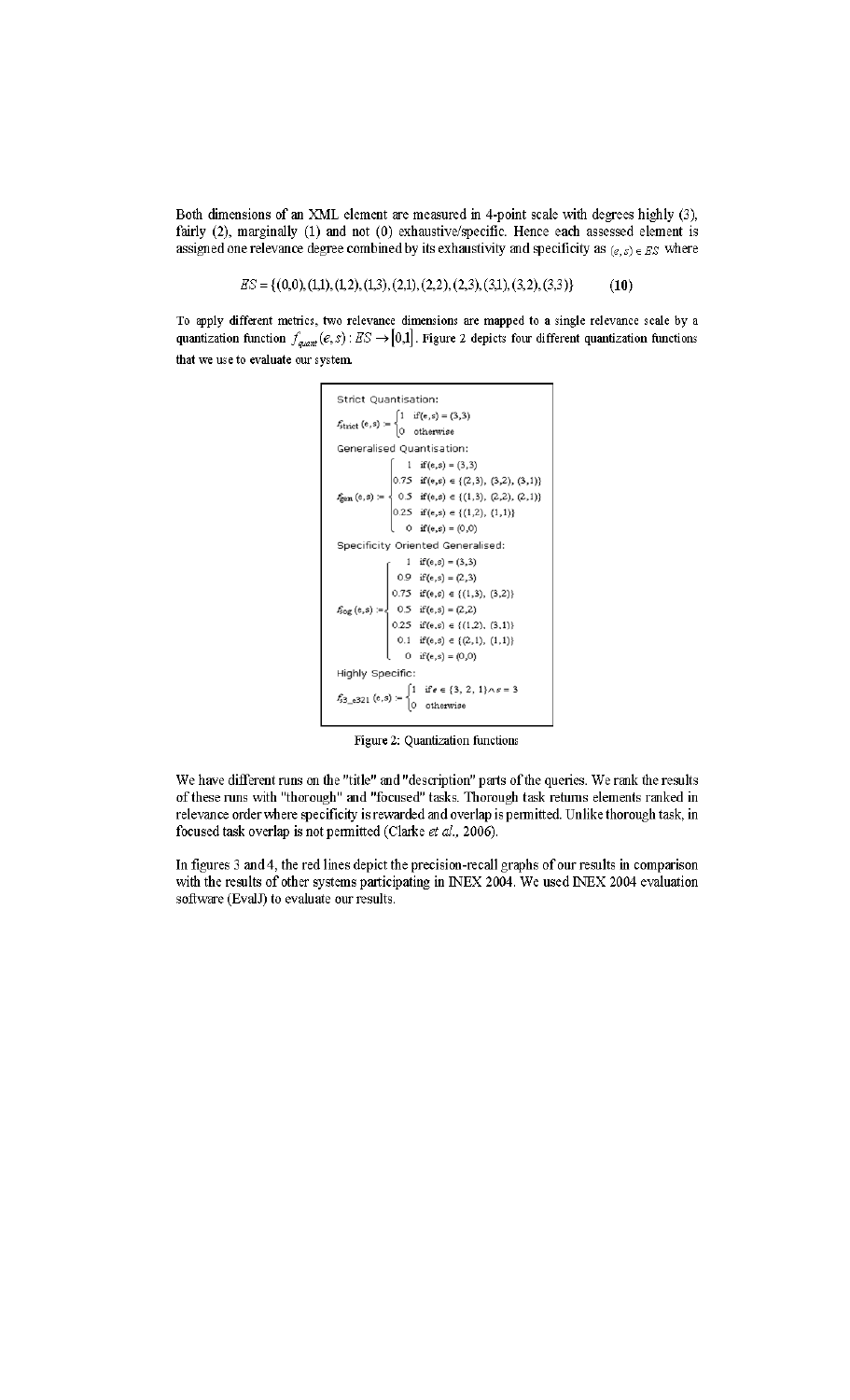

Figure 3: our results in comparison with others in INEX 2004 with SO quantization in the left and s3e321 quantization in the right.



Figure 4: our results in comparison with others in INEX 2004 with generalized quantization in the left and strict quantization in the right.

As can be seen in figure 3, our system is one of the best systems with respect to s3e321 quantization (the graph in the upper right corner). The s3e321 quantization targets specificity and RDR produces more specific repres

Table 2 shows the precision of our system with different quantization. RDR yields in higher precision with the quantization in which the specificity is more important.

| Quantization       |             |           | Generalized | st            |
|--------------------|-------------|-----------|-------------|---------------|
| Av q.<br>Precision | 0.067813461 | 130817927 | 05816055    | 9341<br>13.YO |

Table 2: Average precision of the results with different quantizations

The average precision for s3e321 is at least twice better than the other quantizations. Our goal was never to build a general purpose system that would do well in all aspects. We are mostly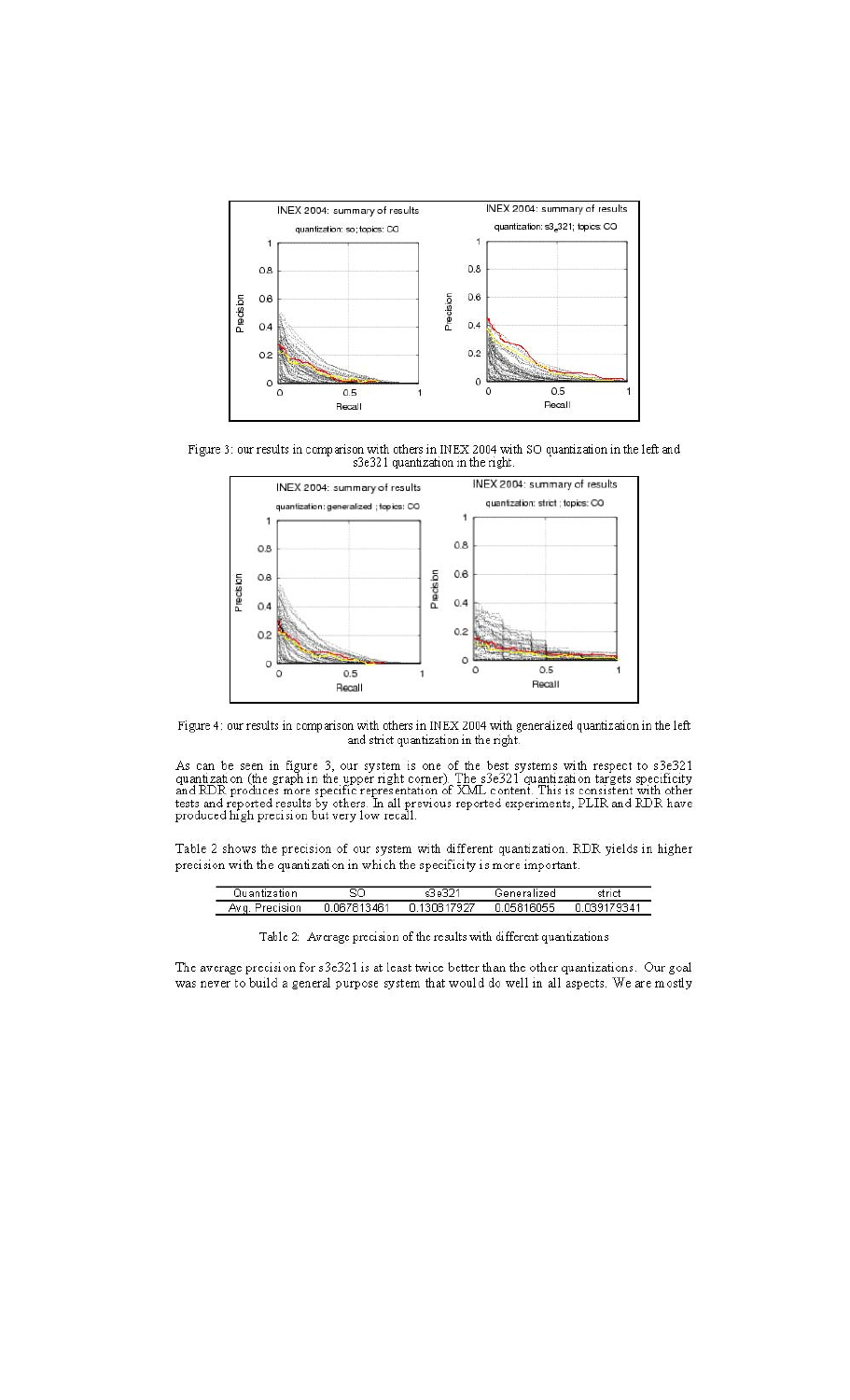interested in building high precision systems that return very specific and focused material on top ranks (top 20) of their results. In such as scenario, this representation seems to be a right choice at the cost of having a larger document representation. The number of logical terms and statements is normally around half of the number of phrases.

#### Conclusion **and future** works

In this paper we presented an NLP/Logical approach, called RDR (Rich Document Representation), which uses a rich set of features to represent XML elements. These features are single terms, phrases, logical terms and logical statements. Logical terms and statements are extracted from text by using linguistic clues. The simplest clue is a proposition.

We conducted our experiments using INEX 2004 test collection and satisfactory results seems to suggest the RDR representation could provide a better representation for elements. The results show that RDR improves specificity of the elements returned to the user which is one of the goals of XML information retrieval. In INEX2004 collection with S2e123 measure, this method almost outperformed any other system.

In future, we are going to conduct more tests on different domains and collections and to improve on document representation by using automatic relevance feedback. We also need to focus on improving our NLP methods for extracting the logical forms. Weare hoping, to improve our information extraction methods and produce better and more reliable logical statements which will result in even higher precision.

Another direction could be using relevance feedback to make it possible for the system to adapt itself to the user judgments.

#### References

Clarke, c., Kamps, 1 & Lalmas, M. (2006). INEX 2006 Retrieval Task and Result Submission Specification.

Collins, A. & Michalski, R. (1989). The Logic ofPlausible reasoning: A Core Theory. *Cognitive Science,* 1--49.

Fox, E.A. (1981). Lexical relations: enhancing effectiveness of information retrieval systems. *SIGIR Newsletter,* 15(3), 5--36.

Fuhr, N., Gövert, N., Kazai, G. & Lalmas, M. (2002). INEX: INitiative for the Evaluation of XML retrieval. In Ricardo Baeza-Yates, Norbert Fuhr, and Yoelle S. Maarek (Eds.), Proceedings of the *SIGIR 2002 Workshop on Xkdl. and Information Retrieval.*

Greengrass, E. (2000). Information Retrieval: A Survey. *DOD Technical Report TR-R52-008-001.*

Karimzadegan, M., Habibi, 1, & Oroumchian, F. (2005). XML Document Retrieval by means of Plausible Inferences. In N. Fuhr, M. Lalmas, S. Malik and Z. Szlávik (Eds.), Advances in XML<br>Information Retrieval, Third Workshop of the INitiative for the Evaluation of XML Retrieval INEX *2004.*

Kazai, G., Lalmas, M. & Piwowarski, B. (2004). INEX 2004 Relevance Assessment Guide.

- Oroumchian, F. & Jalali, A. (2004). Rich document representation for document clustering. *RlAO 2004 Conference Proceedings: Coupling approaches, coupling media and coupling languages for information retrieval, Le Centre de Hautes Etudes lnternationalies d'Informatique Documenataire - C.l.D.* (pp. 1--9).
- Oroumchian, F. & Oddy, R.N. (1996). An application of plausible reasoning to information retrieval. *Proceedings ofthe 19thAnnual International ACMSIGIR Conference on Research and Development in Information Retrieval* (pp.18--22).
- Oroumchian, F., Karimzadegan, M. & Habibi, J. (2004). XML Information Retrieval by Means of Plausible Inferences. *5th International Conference onRecentAdvances in Soft Computing. RASC* , (pp. 542--547).
- Salton, G., Allan, 1 & Buckley, C. (1993). Approaches to passage retrieval in full text information systems. In *Proceedings ofthe 16th Annual International ACM SIGIR Conference on Research and Development in lnformation Retrieval* (pp. 49--58).